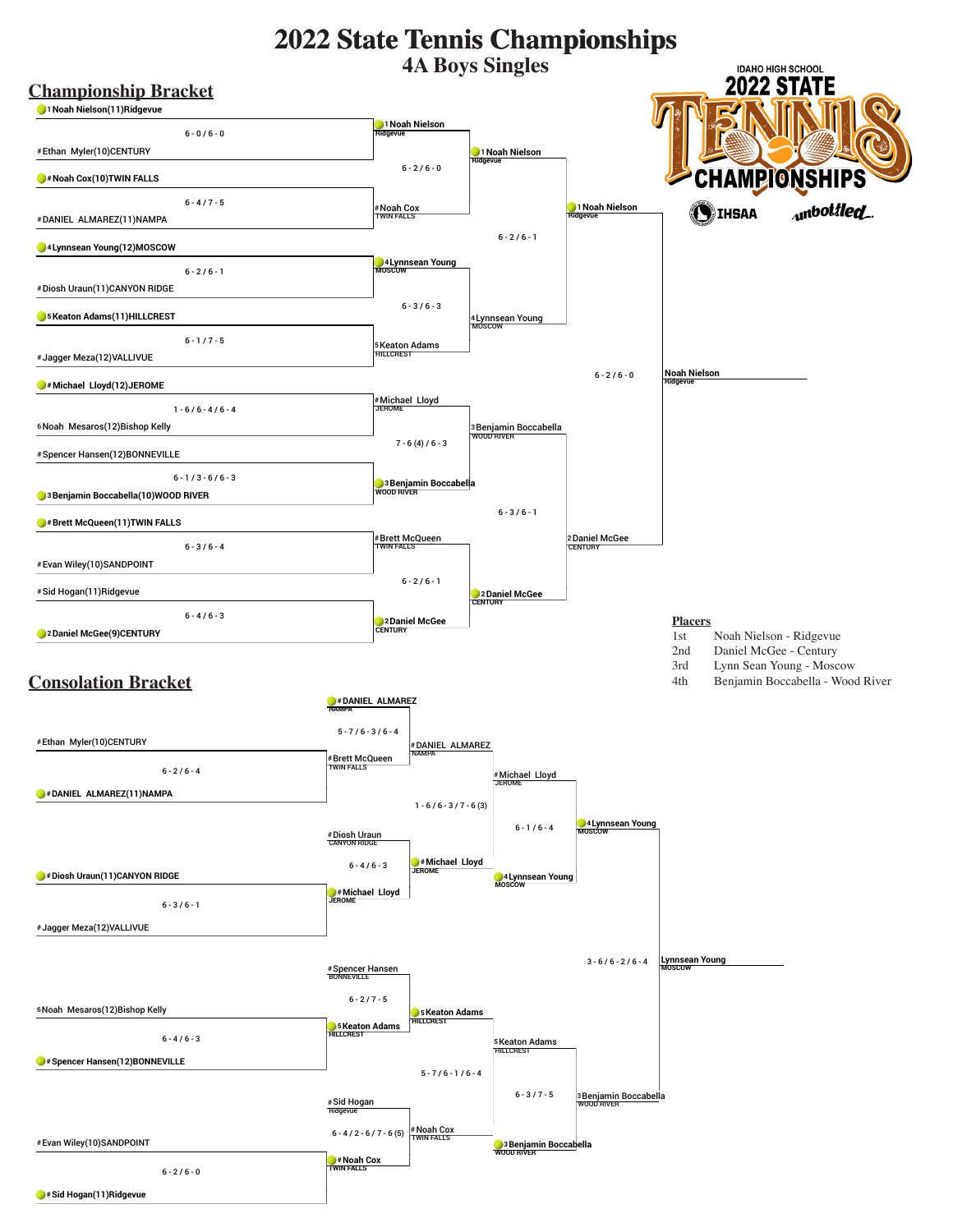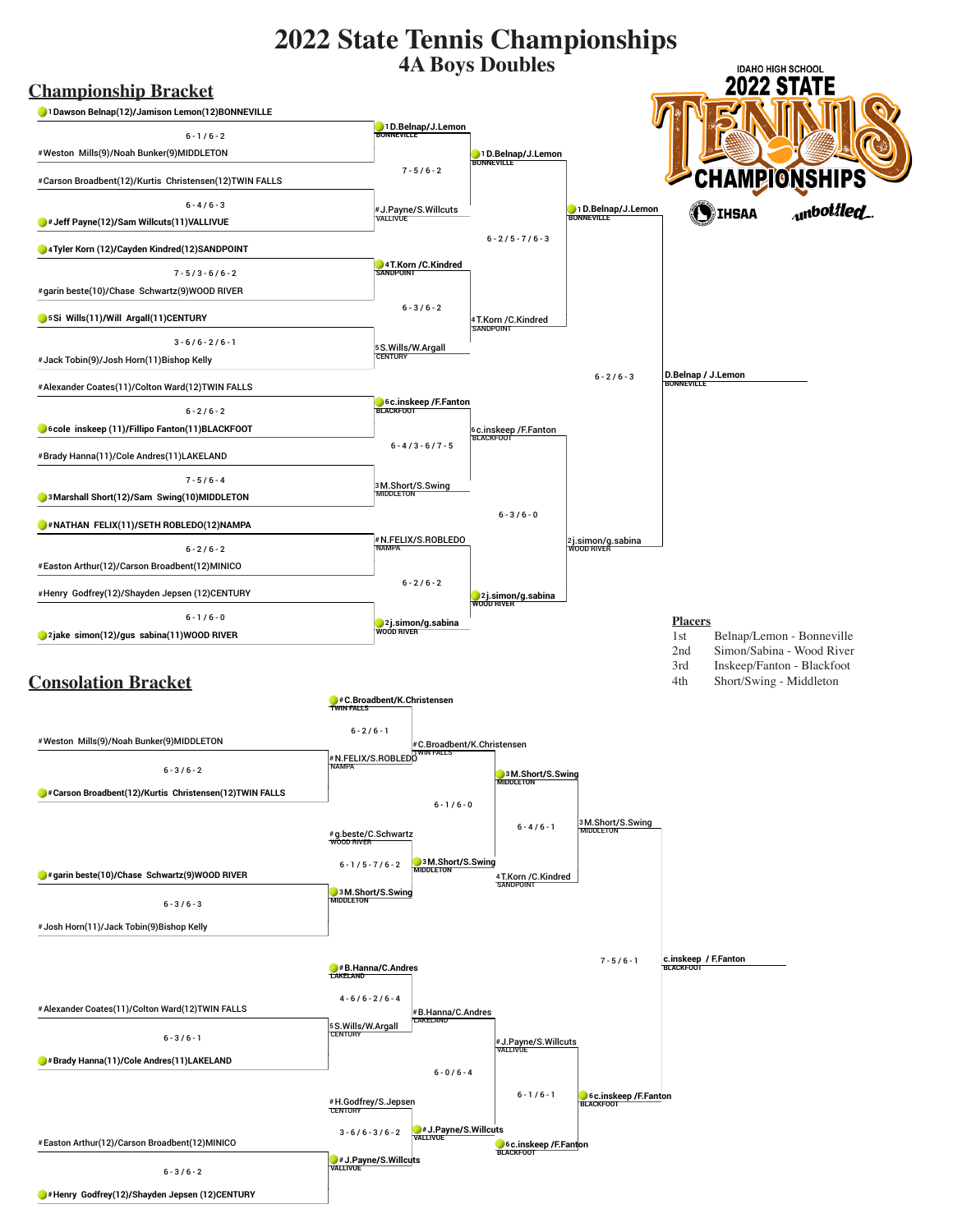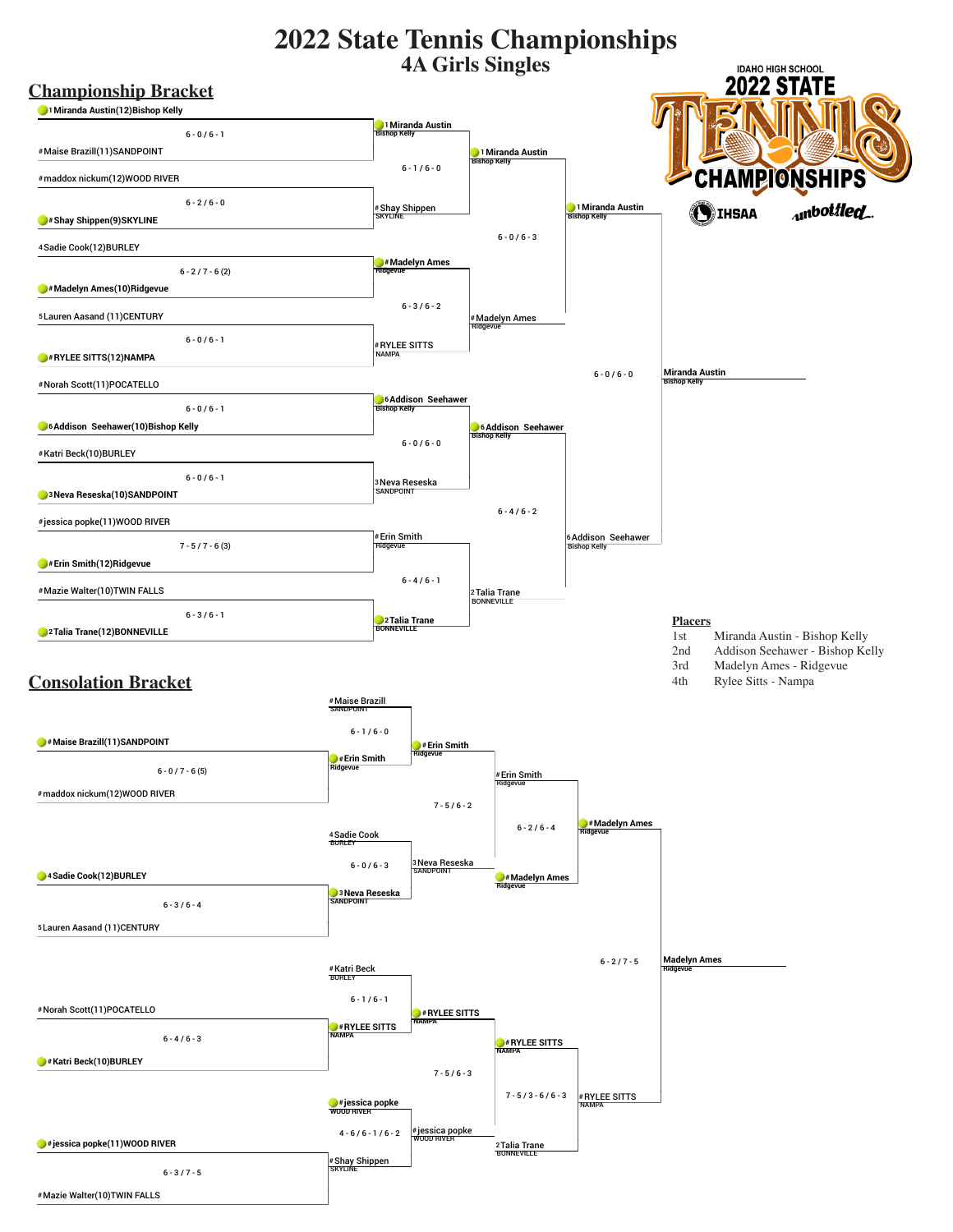

#Christina Cook(10)/Terin Garrard(12)BURLEY